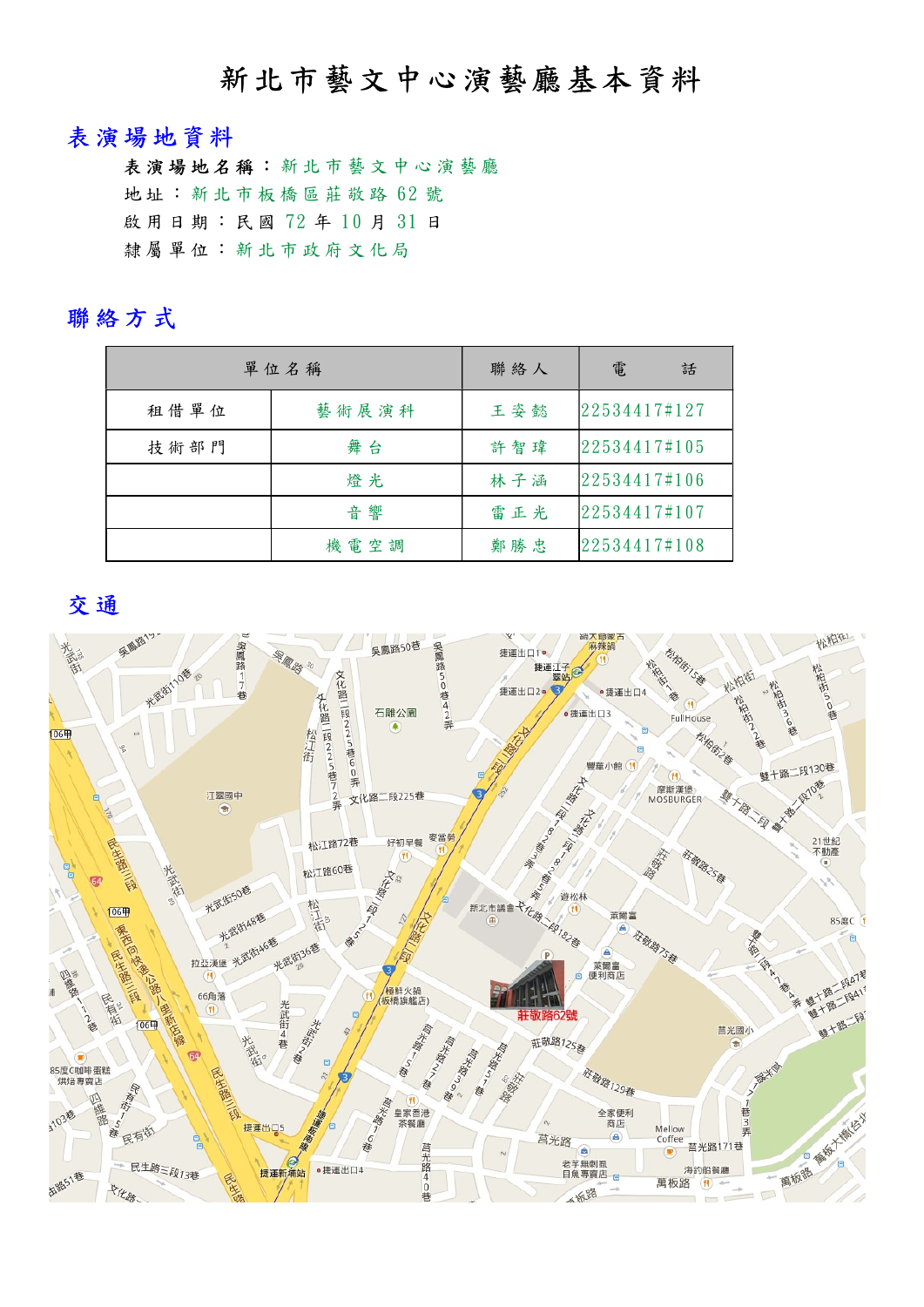# 舞台區基本尺寸資料

| 編號            | 内容                                         | 尺寸<br>單位:公分 |
|---------------|--------------------------------------------|-------------|
|               | 鏡框資料 Proscenium:<br>鏡框結構方式 Structure: 固定 式 |             |
| PL.           | 鏡框線 Proscenium Line                        | 1485        |
|               | 鏡框厚度 Proscenium Depth                      | 48          |
| $\mathbf{A}$  | 鏡框最大開口 Max Opening                         | 1485        |
|               | 鏡框最小開口 Min Opening                         | 1485        |
|               | 鏡框最大高度 Max Height                          | 850         |
|               | 鏡框最小高度 Min Height                          | 850         |
|               | 舞台表演區資料 Acting Area:                       |             |
| $\mathbf{B}$  | 舞台中心前緣至鏡框線距離 PL to Center Apron            | 175         |
| $\mathcal{C}$ | 舞台左側前緣至鏡框線距離 PL to Center L. Apron         | 100         |
| $\mathbf{D}$  | 舞台右側前緣至鏡框線距離 PL to Center R. Apron         | 100         |
|               | 舞台鏡框線至大黑幕桿距離 PL to Main Curtain            | 1033        |
| E             | 舞台鏡框線至後牆距離 PL to Back Wall                 | 1346        |
|               | 舞台鏡框線至天幕桿距離 PL to Cyclorama                | 1079        |
|               | 舞台鏡框線至最後一支吊桿的距離 PL to Last Batten          | 1095        |
|               | 大黑幕桿至天幕桿距離 Main Curtain to Cyclorama       | 60          |
|               | 舞台高度 Stage Height                          | 57          |
|               | 舞台面至吊具鋼棚底缘距離 Stage Level to Grid           | 2100        |

|              | 側舞台區資料 Off Stage:                                        |               |  |  |  |  |
|--------------|----------------------------------------------------------|---------------|--|--|--|--|
| $\mathbf{F}$ | 舞台中心線至舞台左側儲藏區距離 Center Line to L Wall                    | 1328          |  |  |  |  |
| G            | 舞台中心線至舞台右側吊具區距離 Center Line to R Wall                    | 1723          |  |  |  |  |
| $\mathbf{H}$ | 左 側 舞 台 空 間 尺 寸 ( 寛 x 深 x 高 ) L Stage (W x D x H )       | 520x1290x2100 |  |  |  |  |
|              | 右側舞台空間尺寸 (寬 x 深 x 高) R Stage (W x D x H )                | 940x1290x2100 |  |  |  |  |
|              | 穿場過道寬度 The Width of Cross Over                           | 250           |  |  |  |  |
|              | 舞台前緣 Apron:                                              |               |  |  |  |  |
|              | 舞台前緣中心至第一排中心觀眾席距離<br>Center Apron to First Line of seats | 280           |  |  |  |  |
| $\mathbf{K}$ | 舞台前緣左側至第一排左側觀眾席距離<br>L Apron to First Line of seats      | 270           |  |  |  |  |
| $\mathbf{L}$ | 舞台前緣右側至第一排右側觀眾席距離                                        |               |  |  |  |  |
|              | R Apron to First Line of seats                           | 270           |  |  |  |  |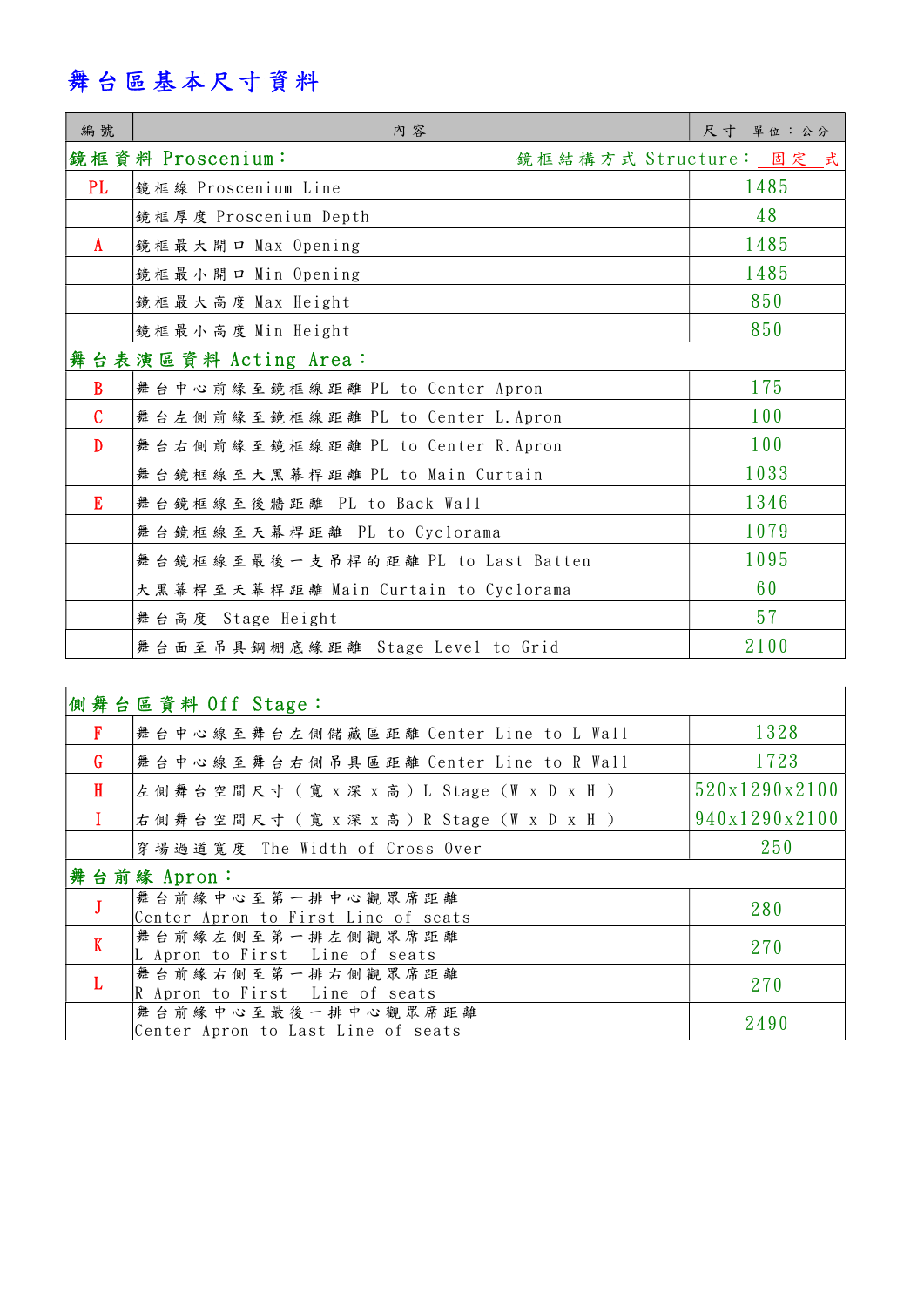

# 舞台地板

地 板 面 材 ︰ 歐 洲 松 木 地 板 地 板 顏 色 ︰ 黑 色 安 裝 形 式 ︰ 砌 口 式 木 質 架 高 其他說明:不可於舞台面使用任何螺釘、釘子、貼紙及道具製作。

## 佈景出入口 單 位 : 公 分 C m

| 內容                                 | 尺寸      |
|------------------------------------|---------|
| 即貨口尺寸 (寬 x 高) Loading Gate(W x H   | 300x360 |
| 卸貨口至戶外地面高度 Loading Lever to Ground | 130     |

搬運佈景到舞台區的動線說明:

卸 貨 口 在 舞 台 後 方 , 可 直 接 進 入 舞 台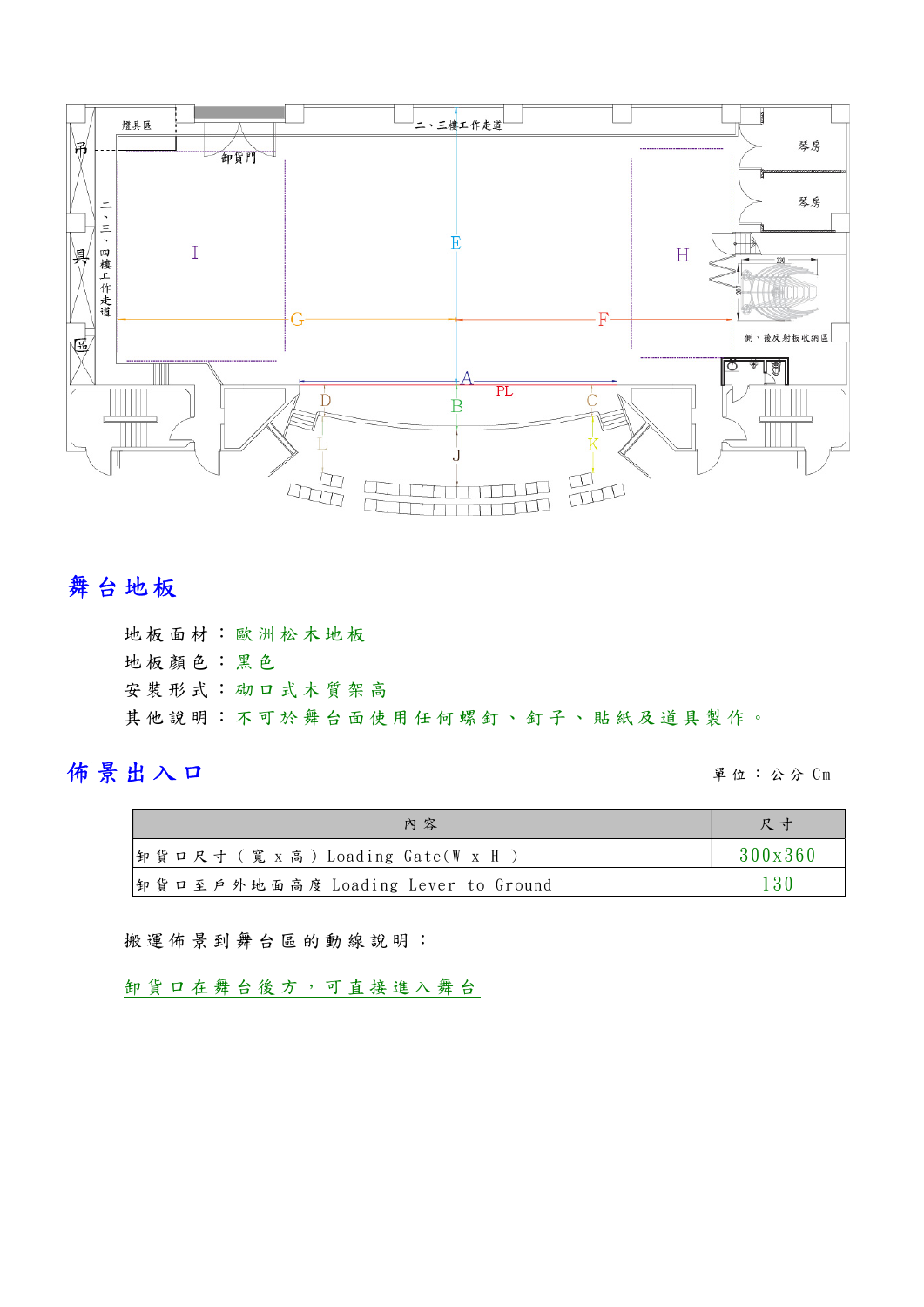## 懸吊系統 距離單位:公分 ( Cm ) 承重單位:公斤 ( Kg )

| 編號<br>No.       | 吊桿名稱<br>Housed Pipe List     | 到 PL 距離<br>To PL<br>Distance | 吊桿長度<br>Pipe<br>Length | 操作形式<br>Operating<br>Mode | 最低<br>定位點<br>Lowest<br>Point | 最高<br>定位點<br>Highest<br>Point | 備註<br>Notes |
|-----------------|------------------------------|------------------------------|------------------------|---------------------------|------------------------------|-------------------------------|-------------|
| $\mathbf{1}$    | 前沿<br>Grand Valvance         | 37                           | 2006                   | 手動                        | 105                          | 1750                          |             |
| $\overline{2}$  | 袖幕<br>Proscenium Curtain     | 58                           | 2006                   | 手動                        | 105                          | 1750                          |             |
| $\overline{3}$  | 大幕<br>Grand Travel Curtain   | 78                           | 2006                   | 手動                        | 105                          | 1750                          |             |
| $\overline{4}$  | 第一道燈光吊桿<br>1st Electric      | 139                          | 1800                   | 手動                        | 120                          | 1225                          |             |
| $5\overline{)}$ | 第一道翼幕<br>1st Leg             | 180                          | 2006                   | 手動                        | 105                          | 1750                          |             |
| $6\overline{6}$ | 音效反射板一<br>1st Acoust Ceiling | 220                          | 1410                   | 手動                        | 420                          | 1325                          | 禁止使用        |
| $\overline{7}$  | 第一道沿幕<br>1st Border          | 302                          | 2006                   | 手動                        | 105                          | 1750                          |             |
| 8               | 第二道翼幕<br>2nd Leg             | 322                          | 2006                   | 手動                        | 105                          | 1750                          |             |
| $9\phantom{.0}$ | 第二道燈光吊桿<br>2nd Electric      | 363                          | 1800                   | 手動                        | 120                          | 1225                          |             |
| 10 <sup>°</sup> | 空吊桿 1<br>1st Spare           | 403                          | 2006                   | 手動                        | 105                          | 1750                          |             |
| 11              | 空吊桿 2<br>2nd Spare           | 423                          | 2200                   | 手動                        | 105                          | 1750                          |             |
| 12              | 空吊桿 3<br>3rd Spare           | 444                          | 2006                   | 手動                        | 105                          | 1750                          |             |
| 13              | 第三道翼幕<br>3rd Leg             | 464                          | 2006                   | 手動                        | 105                          | 1750                          |             |
| 14              | 第二道沿幕<br>2nd Border          | 484                          | 2006                   | 手動                        | 105                          | 1750                          |             |
| 15              | 空吊桿 4<br>4th Spare           | 504                          | 2006                   | 手動                        | 105                          | 1750                          |             |
| 16              | 第三道燈光吊桿<br>3rd Electric      | 565                          | 1800                   | 手動                        | 120                          | 1225                          |             |
| 17              | 音效反射板二<br>2nd Acoust Ceiling | 606                          | 1410                   | 手動                        | 420                          | 1325                          | 禁止使用        |
| 18              | 第三道沿幕<br>3rd Border          | 646                          | 2006                   | 手動                        | 105                          | 1750                          |             |
| 19              | 第四道翼幕<br>4th Leg             | 667                          | 2006                   | 手動                        | 105                          | 1750                          |             |
| 20              | 空吊桿 5<br>5th Spare           | 687                          | 2006                   | 手動                        | 105                          | 1750                          |             |
| 21              | 中隔幕<br>MID Traveler curtain  | 708                          | 2006                   | 手動                        | 105                          | 1750                          |             |
| 22              | 第四道燈光吊桿<br>4th Electric      | 748                          | 1800                   | 手動                        | 120                          | 1225                          |             |
| 23              | 第五道翼幕<br>5th Leg             | 829                          | 2006                   | 手動                        | 105                          | 1750                          |             |
| 24              | 第四道沿幕<br>4th Border          | 849                          | 2006                   | 手動                        | 105                          | 1750                          |             |